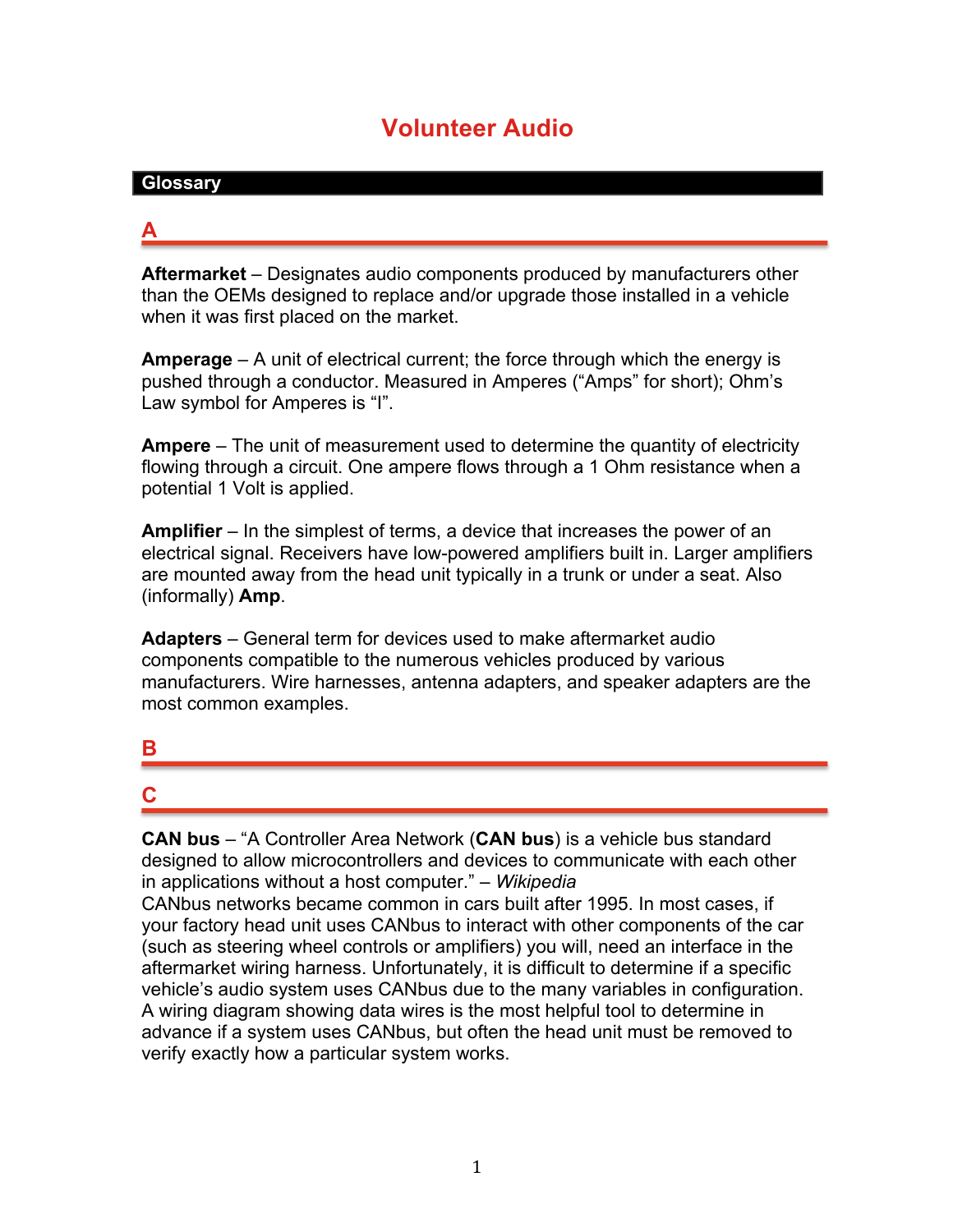**Current** – The rate of electrical or electron flow through a conductor between objects of opposite charge. The symbol is "I" or "A", measured in Amperes of "Amps".

**Crimp connector** – Insulated wire connector affixed to the wire using a special crimping tool. Butt connectors (end-to-end) are the most commonly used type in audio installations.

**Coaxial speaker** – A loudspeaker driver with two or more combined concentric drivers.

#### **D**

**Dash Kit** – An adapter designed to fit the standardized dimensions of an aftermarket radio to the dash of a particular vehicle.

#### **E**

**F**

**Full-range speaker** – A loudspeaker drive unit that is defined as a driver that reproduces as much of the audible frequency range as possible, within the limitations imposed by the physical constraints of a specific design.

## **G**

**Ground –** The term given to anything that has an electrical potential of zero. Most modern vehicles are designed around a negative ground system, with the metal frame being the vehicle's ground (electrically also called "chassis" or "chassis ground."

**Ground loop** – The term given to the condition that occurs when a voltage potential exists between two separate points.

#### **H**

**Head unit** – The in-dash control center of a vehicle audio system. Head units typically include a low-powered internal Amp, AM/FM tuner, and/or a CD player as minimum features. "Head unit" is often used interchangeably with receiver, radio, and stereo.

**I**

**Interface** – A modular electronic device that allows OE electronic features of a vehicle to work with an aftermarket audio system.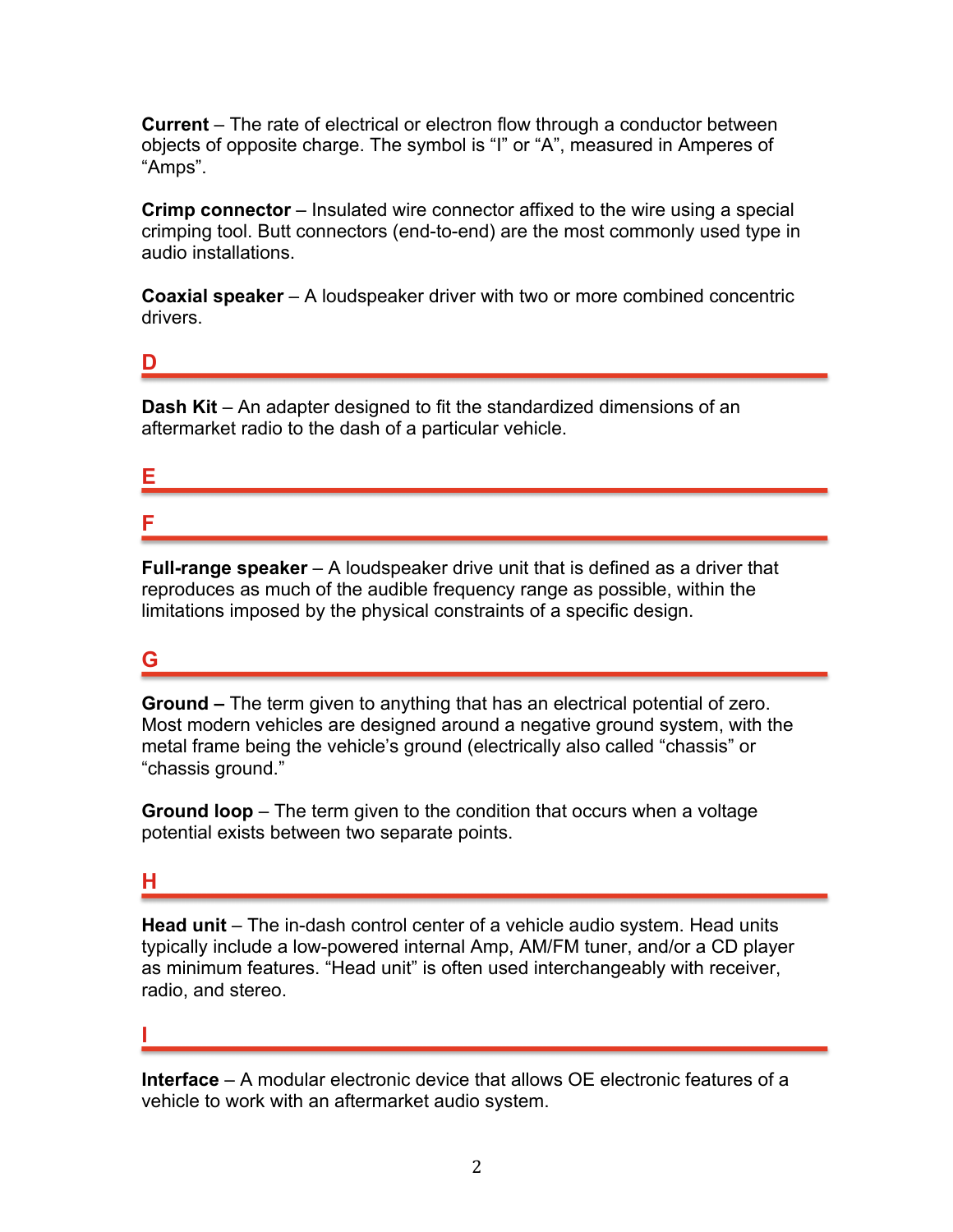| w |  |
|---|--|
| R |  |
|   |  |

**Loudspeakers** – Transducers (known as "drivers") that convert electromagnetic waves into sound waves. Also, (short form) **Speaker.**

#### **M**

**Mid-range speaker** – A loudspeaker driver that reproduces mid-range audio frequencies.

## **N**

# **O**

- **OE** Original Equipment
- **OEM** Original Equipment Manufacturer

**Ohm** – The unit of measurement for electrical resistance.

**Ohm's Law** – The statement of the relationship between current, voltage, and resistance. Where  $I =$  Current,  $E =$  Voltage, and  $R =$  Resistance, I=E/R, E=I x R, and R=E/I.

| P |  |  |
|---|--|--|
| Q |  |  |
| R |  |  |

**Receiver** – A device used to receive a signal or command from a source such as a transmitter.

## **S**

**Stereo** – Short form of "stereophonic" referring to two or more audio channels during recording or playback that gives a more natural distribution of sound. The term is often used interchangeably for a receiver that reproduces stereophonic sound.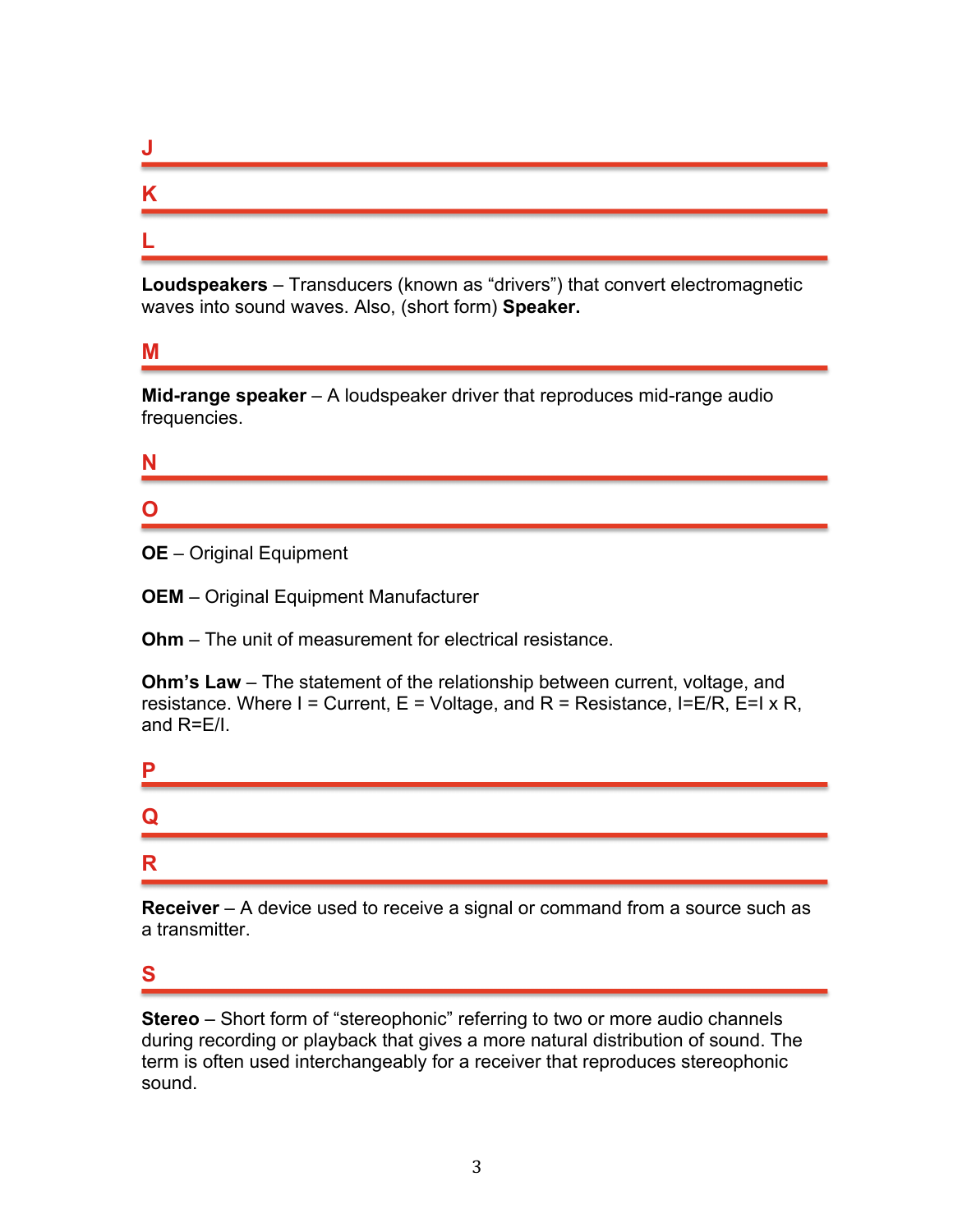**Subwoofer** – A woofer driver made specifically for the lowest part of the audio spectrum: typically below 125 Hz. Also, (informally), **Sub**.

## **T**

**Tuner** – An electronic component, or a separate device, that receives radio frequency transmission signals (such as AM, FM, or SiriusXM) and converts a selected signal to a fixed frequency for further processing.

**Tweeter** – A small, high frequency loudspeaker driver that reproduces the highest frequencies in a speaker system.

#### **U**

## **V**

**Volt** – The term used to refer to the property of electrical pressure through a circuit. Car audio equipment operates at 12 volts.

**Voltage** – The electrical pressure required to do electrical work. Voltage is also called potential. Voltage must be present for electrical current to flow within a closed circuit.

#### **W**

**Watt** – The basic practical unit of measure for electrical or acoustic power.

**Wattage** – Electrical power.

**Watt's Law** – Similar to Ohm's Law, it demonstrates the relationship between Voltage (E) and Current (I) to represent a quantity of Power (P). With the Watt's Law formula, knowing two elements can mathematically compute the third element.

**Wire harness** – Sets of wires fixed to a plug used to connect audio devices. A receiver is shipped with a harness that is then matched to a vehicle-specific adapter harness to connect the new head unit to the OE vehicle harness, usually with no wire cutting required. Similarly, a speaker harness has a plug with two wires that will adapt an aftermarket speaker to a particular make of vehicle so that the OE wiring does not have to be cut.

**Woofer** – A large loudspeaker driver that reproduces low frequencies. A standard woofer is a versatile speaker that produces sounds between 20 and 2,000 Hz. There are several types of woofers each designed to better reproduce a more limited range of the low frequencies.